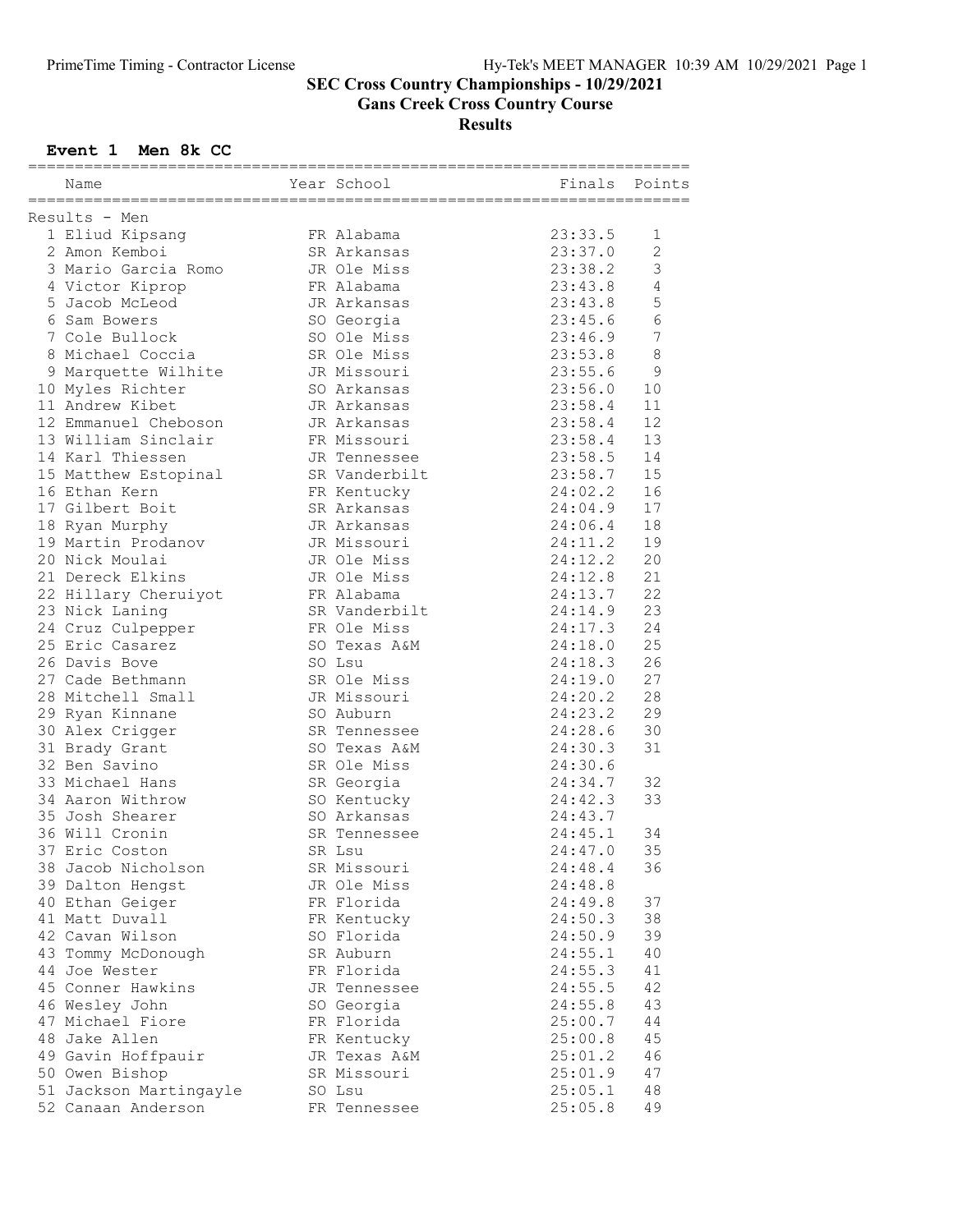....Event 1 Men 8k CC

## SEC Cross Country Championships - 10/29/2021

Gans Creek Cross Country Course

Results

| 53 Cooper Atkins                   | FR Auburn<br>FR Kentucky | 25:07.3<br>25:08.0 | 50<br>51 |
|------------------------------------|--------------------------|--------------------|----------|
| 54 Harper Moore<br>55 Gavin Saacke |                          |                    | 52       |
| 56 Carson Burian                   | FR Alabama<br>FR Alabama | 25:08.6<br>25:09.7 | 53       |
|                                    |                          |                    |          |
| 57 James Young                     | SR Ole Miss              | 25:10.9            |          |
| 58 Matthew Mule'                   | FR Florida               | 25:11.2            | 54       |
| 59 Dylan Allen                     | JR Kentucky              | 25:15.3            | 55       |
| 60 Riley Buchholz                  | FR Tennessee             | 25:15.5            | 56       |
| 61 Jackson Watts                   | FR Kentucky              | 25:16.0            | 57       |
| 62 Carson Bedics                   | SO Auburn                | 25:16.1            | 58       |
| 63 Jack Hawes                      | SO Alabama               | 25:17.2            | 59       |
| 64 Angel Vicioso                   | SO Florida               | 25:17.4            | 60       |
| 65 Royce Fisher                    | FR Missouri              | 25:19.5            | 61       |
| 66 Andre Bollam-Godbott            | SR Kentucky              | 25:20.0            |          |
| 67 Juan Arcila                     | JR Texas A&M             | 25:20.6            | 62       |
| 68 Reed Legg                       | FR Florida               | 25:26.8            | 63       |
| 69 Philip Metcalf                  | FR Vanderbilt            | 25:28.3            | 64       |
| 70 Jonathan Chung                  | FR Texas A&M             | 25:28.9            | 65       |
| 71 Nick Deal                       | SR Florida               | 25:31.6            |          |
| 72 Joseph Benn                     | FR Texas A&M             | 25:32.4            | 66       |
| 73 Fuji Anday                      | FR Tennessee             | 25:34.0            | 67       |
| 74 Teddy Radtke                    | SO Texas A&M             | 25:35.6            | 68       |
| 75 Brady Barton                    | FR Alabama               | 25:36.7            | 69       |
| 76 Zachary Roe                     | FR Georgia               | 25:39.3            | 70       |
| 77 Paul Selden                     | SR Alabama               | 25:40.4            |          |
| 78 Javier Vento                    | FR Florida               | 25:42.5            |          |
| 79 Blake Morris                    | FR Missouri              | 25:43.5            |          |
| 80 Caleb Van Geffen                | SR Vanderbilt            | 25:47.0            | 71       |
| 81 Jacob Brizendine                | JR Kentucky              | 25:49.9            |          |
| 82 KC Heron                        | FR Georgia               | 25:52.6            | 72       |
| 83 Tim Thacker                     | SR Tennessee             | 25:53.2            |          |
| 84 Jackson Thomas                  | SR Auburn                | 25:54.9            | 73       |
| 85 Davis Potts                     | FR Georgia               | 25:55.7            | 74       |
| 86 Jonathan Schmidt                | FR Missouri              | 25:56.5            |          |
| 87 Siddharth Jayaraman             | FR Texas A&M             | 26:01.1            |          |
| 88 Garrett Hamilton                | SO Lsu                   | 26:02.2            | 75       |
| 89 Kyle Johnson                    | FR Texas A&M             | 26:05.9            |          |
| 90 Cooper Bocko                    | FR Georgia               | 26:11.6            | 76       |
| 91 Jack Wallace                    | FR Lsu                   | 26:13.3            | 77       |
| 92 Will Dart                       | SO Lsu                   | 26:14.4            | 78       |
| 93 Nicolas Fontova                 | SO Georgia               | 26:16.1            |          |
| 94 Tom Gardiner                    | JR Tennessee             | 26:17.6            |          |
| 95 Adam Wise                       | JR Lsu                   | 26:20.0            | 79       |
| 96 Josh Stern                      | FR Florida               | 26:27.7            |          |
| 97 Noah Hayes                      | FR Georgia               | 26:28.2            |          |
| 98 Victor Zuniga                   | FR Texas A&M             | 26:38.6            |          |
| 99 Zach Hodges                     | FR Vanderbilt            | 26:48.9            | 80       |
| 100 Gabriel Szalay                 | JR Kentucky              | 26:56.0            |          |
| 101 Rich Saenz                     | SO Alabama               | 26:58.1            |          |
| 102 Cole Heron                     | FR Georgia               | 27:00.7            |          |
| 103 Cade Martin                    | SO Lsu                   | 27:01.2            |          |
| 104 Jack Warner                    | FR Missouri              | 27:19.0            |          |
| 105 Jace Jones                     | FR Alabama               | 27:26.0            |          |
| 106 Mark Foster                    | FR Auburn                | 27:47.8            | 81       |
| 107 Eli Nahom                      | FR Tennessee             | 28:19.4            |          |
|                                    |                          |                    |          |